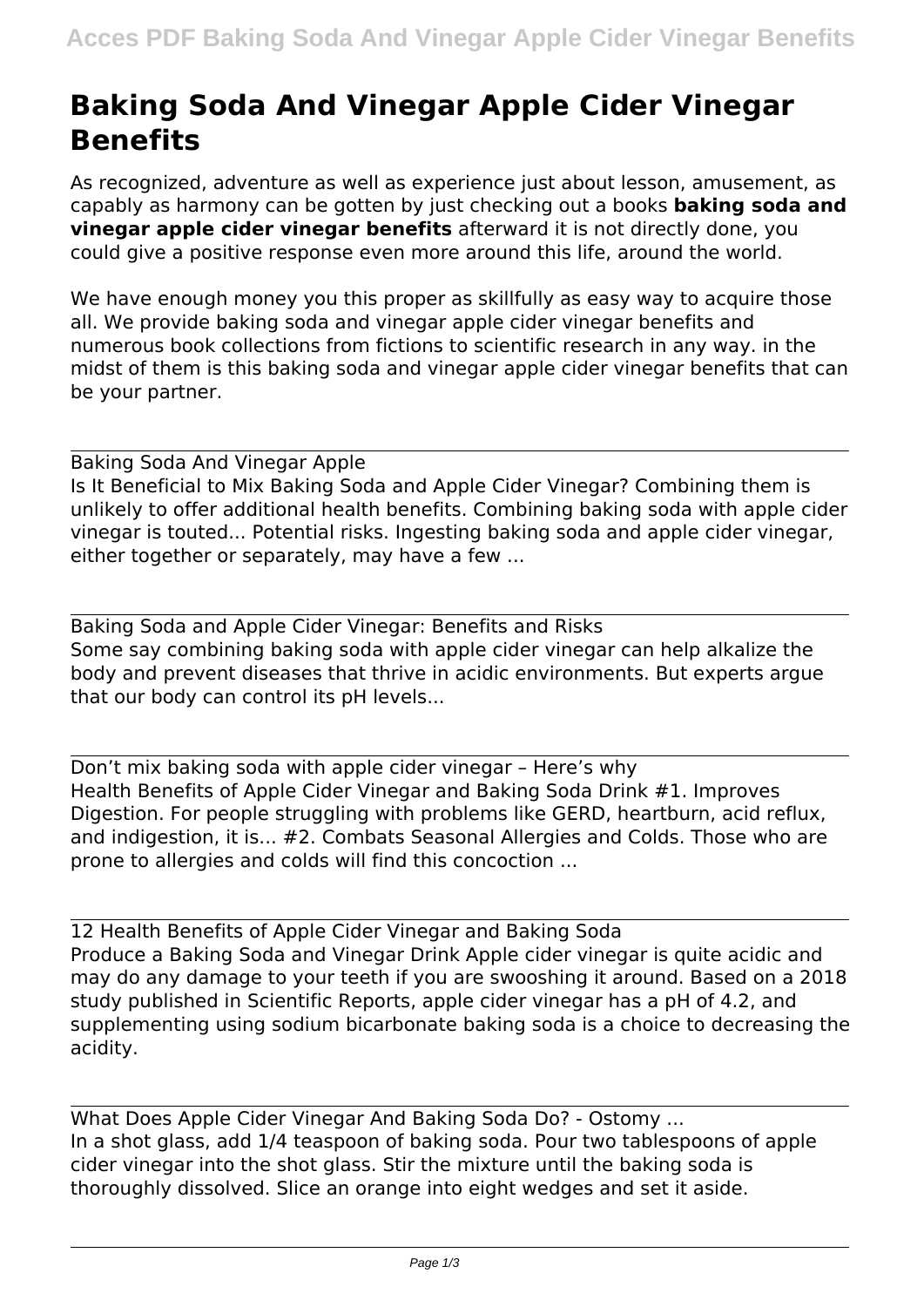5 Amazing Benefits Of Baking Soda and Apple Cider Vinegar ...

1-2 cups room temperature water, 1/2 tsp. baking soda. Stir all together and drink preferably on an empty stomach (this can be drunk any time of day, but make sure not to take it with supplements or on a very full stomach). Optional: add 2 TBS apple cider vinegar OR lemon juice to help increase weight loss.

Baking Soda and Apple Cider Vinegar Recipe For Belly Fat ... What Health Conditions Benefit from this Tonic? 1. Digestive Problems. A variety of digestive problems can be alleviated with the ACV and baking soda tonic. GERD, acid... 2. Arthritis and Pain. Arthritis and gout can both be helped with this tonic. The hydration the tonic provides and the... 3. Skin ...

Apple Cider Vinegar and Baking Soda Tonic Health Benefits <p>Repeat these steps regularly until the boils are reduced and gone. Most of the women reported their self-help remedies did not help, and, in some cases made the symptoms worse. Hair loss, thinning and baldness is a growing concern these days. Why should you avoid eating cold drinks and foods when on periods? Last medically reviewed on October 24, 2018. So, it is true that this salt comes ...

apple cider vinegar and baking soda for boils Taking apple cider vinegar with baking soda is a common practice to neutralize the acidity, but there are some hidden dangers of consuming too much baking soda. If you have heard drinking apple cider vinegar everyday keeps the doctor away, you may be taking a shot each morning. Taking apple cider vinegar with baking soda is a common practice to neutralize the acidity, but there are some hidden dangers of consuming too much baking soda.

How to Take Baking Soda & Apple Cider Vinegar | Livestrong.com To create the miraculous pack of baking soda and apple cider vinegar, simply combine the baking soda, in powder form with 2 tablespoons of apple cider vinegar. Now, you should mix the mixture well until a good paste is formed. Apply this paste on your face and let it dry. Wash with warm water and pat dry with soft towel cloth.

Benefits of baking soda & apple cider vinegar face mask ... Drinking apple cider vinegar and baking soda together is exceptionally favorable to your health as it contains vitamins C and B, various enzymes, essential fatty acids, and minerals, including calcium, magnesium, phosphorus, and more. Baking soda helps break the acidity of apple cider vinegar.

Apple Cider Vinegar and Baking Soda for Belly Fat [With ... How to make the apple cider vinegar and baking soda drink to lose weight Preparing this drink is super easy and takes hardly any time. - Mix two teaspoon of raw apple cider vinegar and one teaspoon of baking soda in a glass. - Add water to  $P$ age  $2/3$